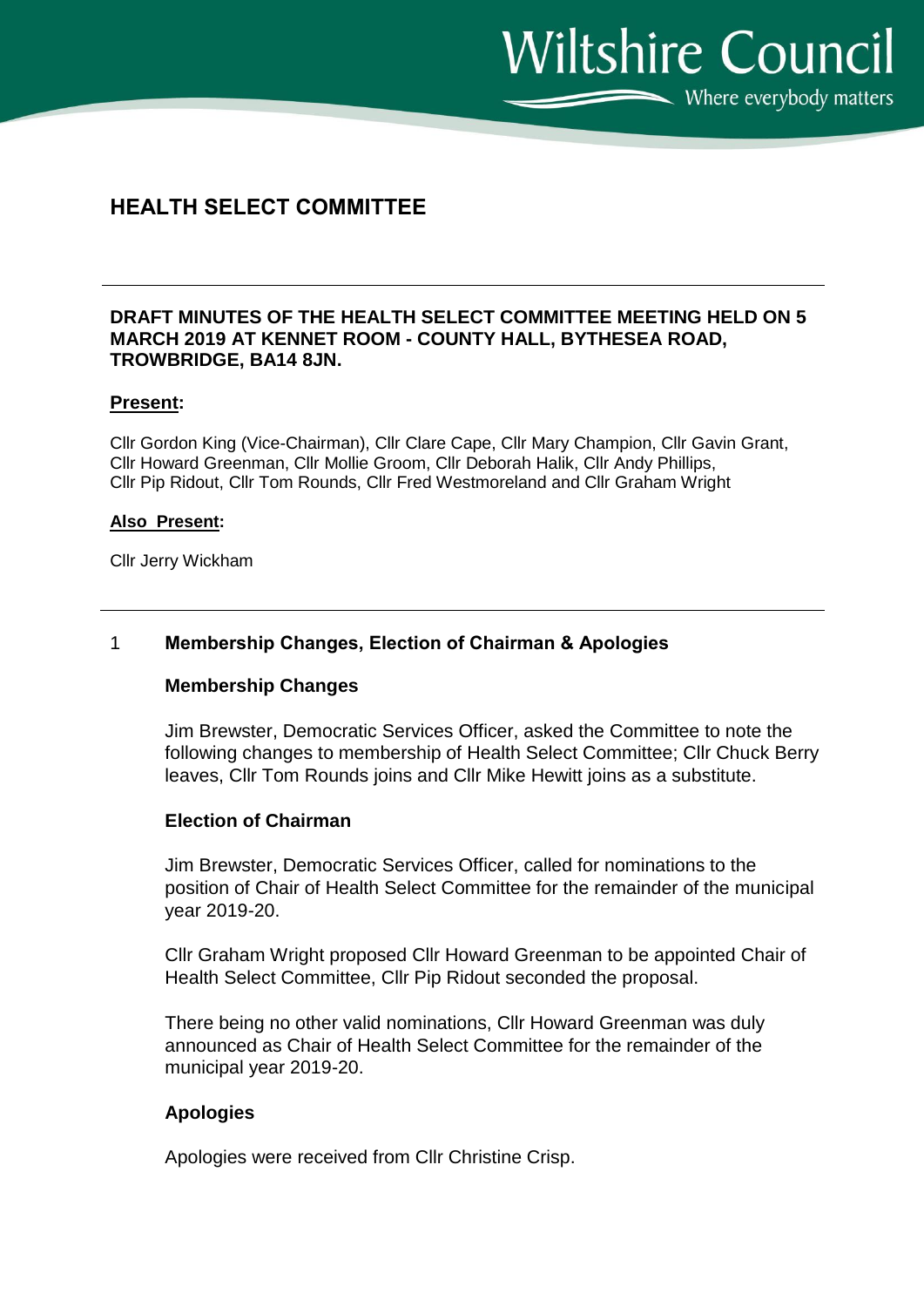# 2 **Minutes of the Previous Meeting**

# **Resolution**

**The minutes of the meeting held on 18 December 2018 were approved.**

## 3 **Declarations of Interest**

There were no declarations of interest.

## 4 **Chairman's Announcements**

# **Care Quality Commission's (CQC) Action Plan**

The Chair announced an update on the CQC's Action Plan that was presented to Health and Wellbeing Board on 7 February 2019.

The report and delivery plan was a response to the CQC's Local Systems Review that seeks to improve the experiences of people engaging with health and social care services.

The Chair noted the strength and breadth of progress represented by the report.

## **Overview and Scrutiny workshop - Effective Scrutiny meetings**

The Chair announced that members had benefitted from the delivery of the workshop, 'Effective Overview and Scrutiny meetings', held in October.

## **Quality Accounts**

The Chair announced that annual requests from partners to review their Quality Accounts were to be expected shortly. The Committee would be asked to consider how best to manage these requests when reviewing its forward work plan.

## **Local Government and Social Care Ombudsman update**

The Chair brought the Committee's attention to the latest update on the Local Government and Social Care Ombudsman Report that had been taken to Standards Committee on 23 January 2019.

## **Public Health - Annual Report**

The Chair announced that the 2018-19 Annual Report of Public Health would be a video instead of a written report. The video would be shared with the Committee when it was available.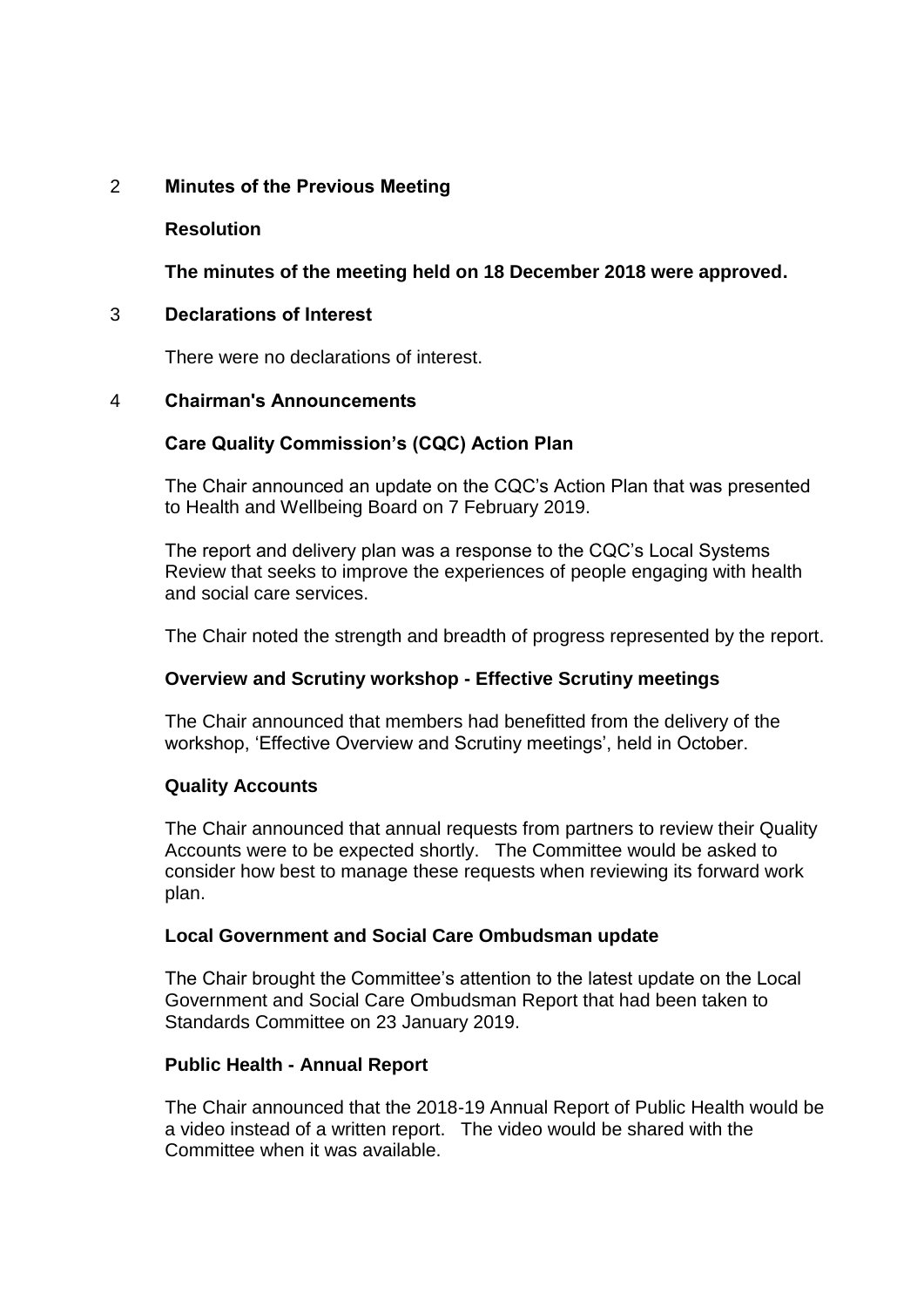# 5 **Public Participation**

There were no members of the public present.

# 6 **Adult Social Care - Quarterly scorecard**

It was anticipated that the use of the scorecards would be key to engendering a stronger, evidence-based performance culture.

The committee was informed that work was taking place on identifying key metrics that gave an overall perspective on service outputs and inputs.

The aim was to develop a set of metrics that drive the business plan and inform practice to the level of individual appraisals, thereby enabling portfolio holders and directors to execute their responsibility to hold services to account. The metrics used would be refined on an ongoing basis.

The discussion noted the value of the scorecard's metrics, presentation and legibility.

Members of the committee sought, and were offered reassurance that consideration would be given to using at least two data-points for each metric to ensure context and/or relevant comparison and that triangulation and benchmarking would be undertaken where possible.

Overall the committee welcomed a process that clarified the value of, and distinction between, performance measures about outputs and managerial metrics about inputs but raised concern over the work required to report on 50 key performance indicators.

Reassurance was offered, and it was explained that Adult Social Care produced over 400 metrics and that this set of 50 was an initial assessment of the most significant key performance indicators.

# **Resolved**

**To consider the Key Performance Indicators and Adult Social Care Quality Scorecard at a pre-committee briefing (likely to be 25 June 2019).**

**To invite the Cabinet member to consider the following with regards to the scorecards:**

- **a. using more than 2 data points to inform the scorecards (to highlight trends);**
- **b. including national comparison on monitoring figures;**
- **c. showing the "strategic weight" of the Key Performance**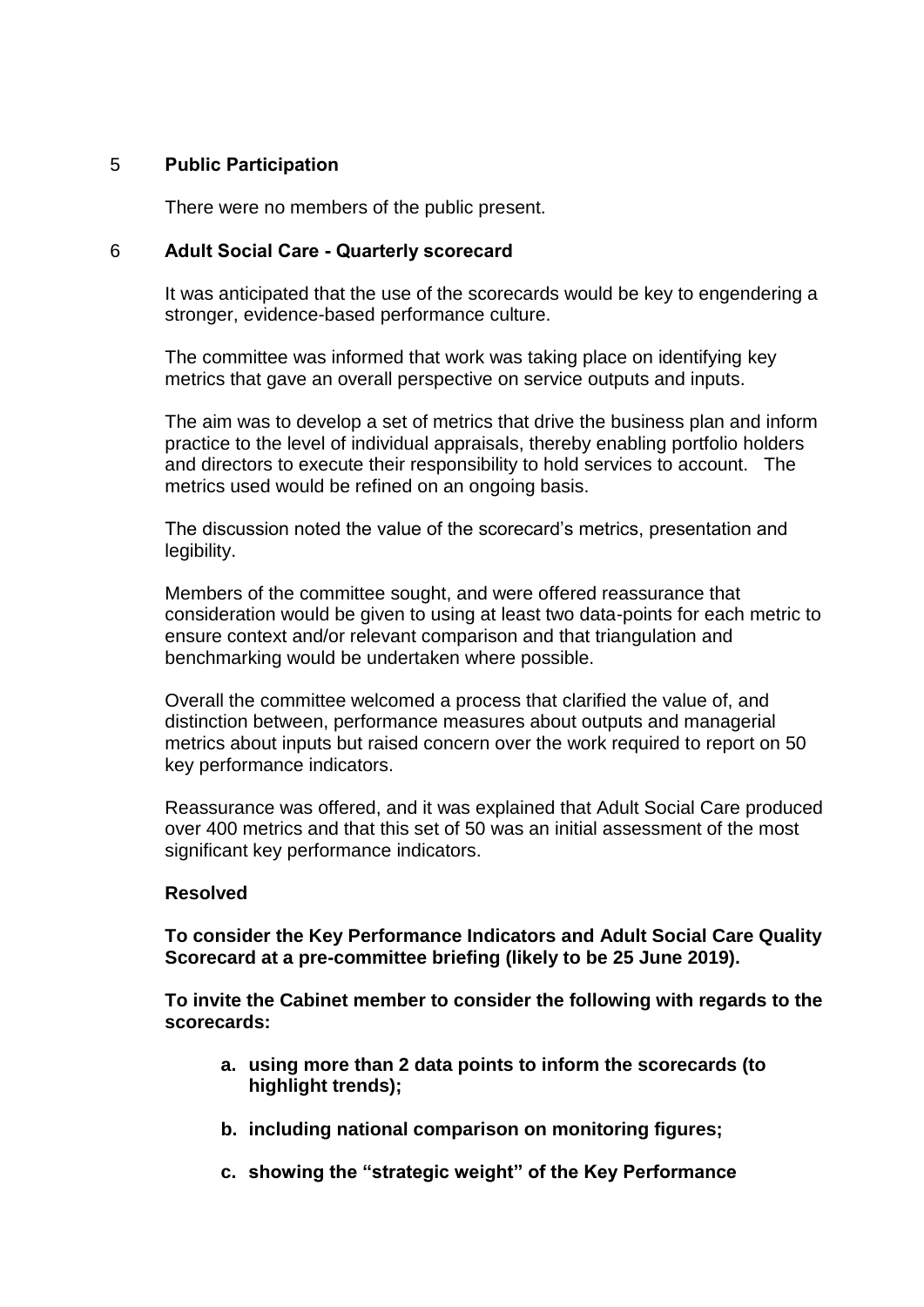**Indicators (how do they link with the council's business plan and / or priorities)**

**d. reviewing the KPIs themselves on a regular basis, such as every 6 months**

## 7 **Places of safety - update**

Lucy Baker, assured the Committee that the current pilot would continue whilst its impact was being evaluated. The report was due to be released towards the end of April and would be brought to committee when available.

## **Resolved**

**That, at the earliest opportunity (pending release by NHS England), the committee receives the analysis of the feedback on the impact the temporary closure was having on the populations of Swindon and Wiltshire and individuals using the service.**

## 8 **Maternity Transformation Plan - update**

Lucy Baker, updated the Committee on the consultation on Maternity Transformation Plan, which had received 1,700 responses. This was a higher number of responses than anticipated and, whilst good news, meant that the University of Bath, which had been commissioned to analyse the results, now required more time to do so. These results would then be presented to a panel of clinicians (not previously involved with the consultation or proposal) who would make recommendations.

Cllrs congratulated all those involved on a successful consultation and commended the efforts made to increase public engagement.

## **Resolved**

**To consider the outcome of the public consultation and the findings of the panel of clinicians on the Maternity Transformation Plan at the meeting on 25 June 2019.**

## 9 **Proposed Relocation of the Royal National Hospital for Rheumatic Diseases' Bath Centre**

Sarah MacLennan introduced the briefing note that had been circulated with the agenda.

The committee noted national news coverage of complex pain services, the unfortunately low response rate to the consultation and highlighted local issues of parking and access at the proposed building.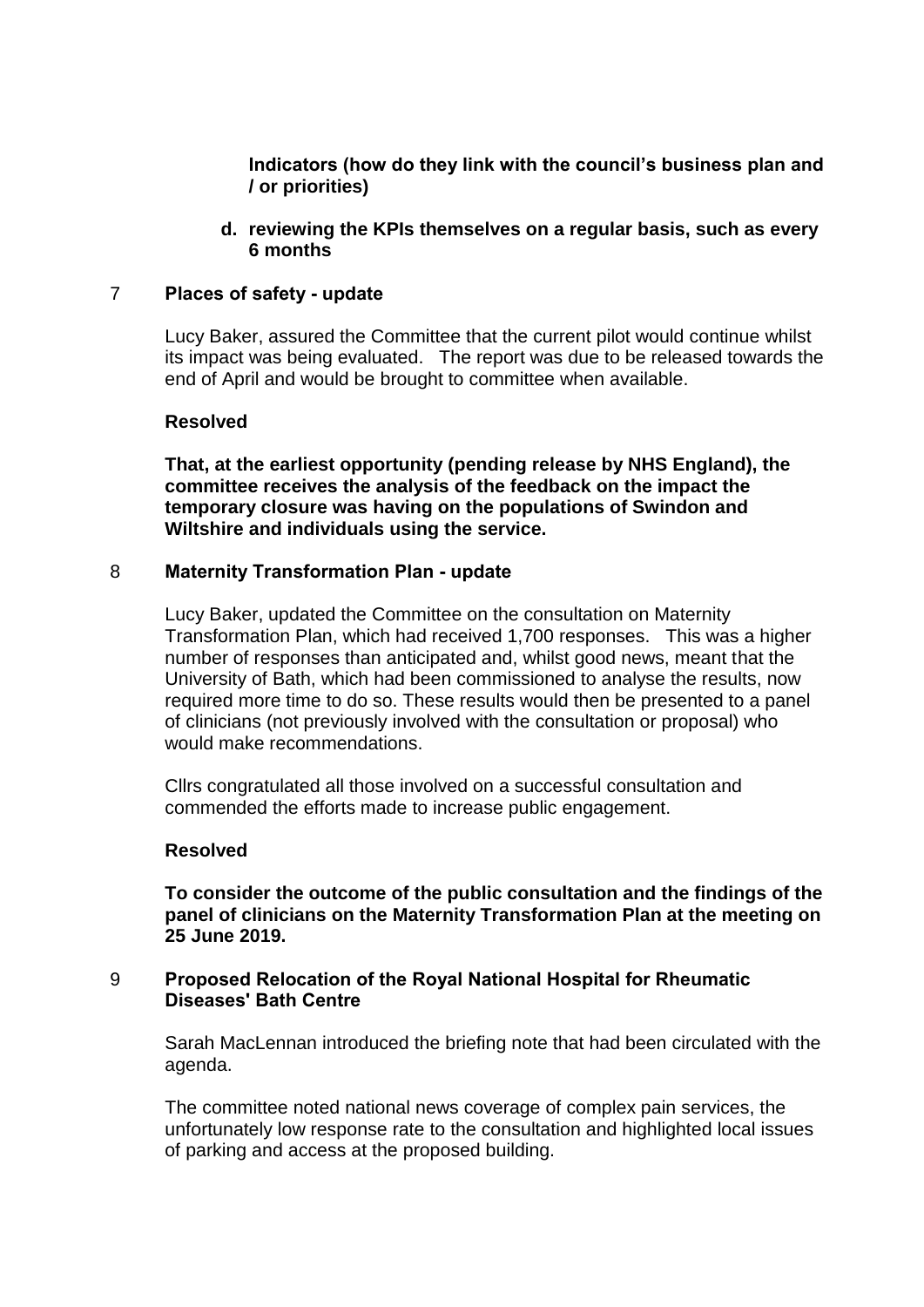# **Resolved**

**To note the briefing on the proposed Relocation of the Royal National Hospital for Rheumatic Diseases' Bath Centre.**

**To receive an update (as a chairman's announcement) to confirm when the service does move to the Combe Park site.**

# 10 **Children and Adolescent Mental Health Services task group**

The committee considered the executive response included with the agenda as well as the comments made by the Children's Select Committee.

It was noted that recommendation 2.b had been rejected and, although the reasons for this were understood, the committee sought reassurance, which was given, that the outcome of the research on good practice for transitions would be brought back to the committee when available.

The committee was informed of a positive development since the report had been published as the national planning guidance (10 year plan for health) had now been published and required pathways for all 16 to 25 year olds to be in place by 2023, which meant that Oxford Health (providing Child and Adolescent Mental Health Service in Wiltshire) and Avon and Wiltshire Mental Health Partnership (providing Mental Health support for adults in Wiltshire) would now be working closer together. The council and CCG were already working on this and hoping to co-produce the pathway during 2020 and were hoping to be able to present on this towards the end of 2020.

## **Resolved**

**To note the comments and resolutions from the Children's Select Committee meeting on 8 January 2018.**

**To note the executive response to the Final Report – Part One of the CAMHS Task Group.**

**To welcome further updates from the CAMHS task group when it resumes its work from September 2019.**

**To receive the joint report (CCG and Wiltshire Council) on Mental Health as soon as available, it was currently anticipated to be presented to the Health and Wellbeing Board in June / July 2019.** 

## 11 **Executive response - Extension of Specialist Commissioning Contracts for Supported Living, Floating Support and Supported Housing - report**

The committee was reminded of the rapid scrutiny exercise which had taken place at the Cabinet Member's request as the meeting patterns for Cabinet and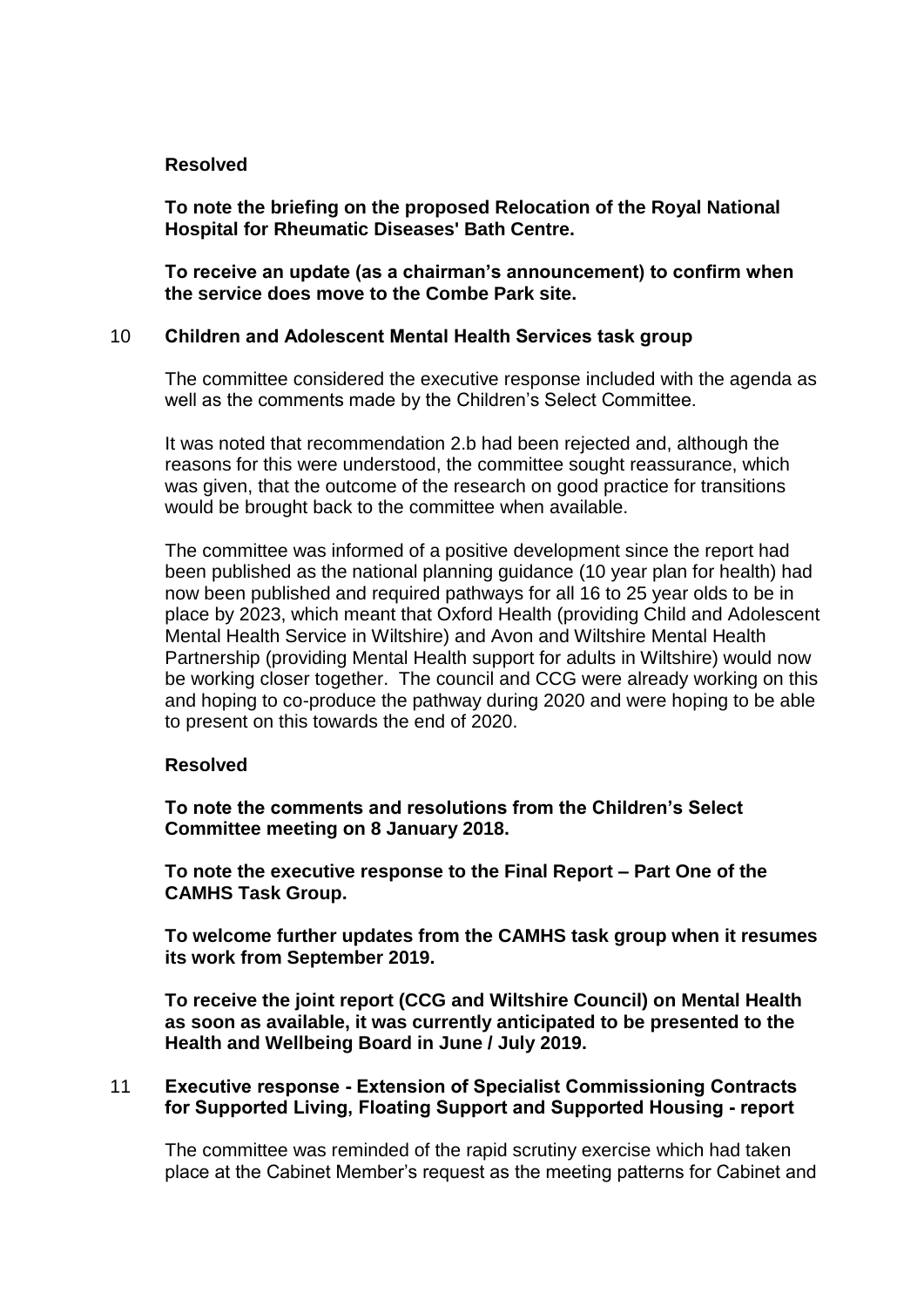Health Select Committee meant that it could not be considered by Health Select Committee before a decision was required from Cabinet.

The value of both the outcomes and the process of rapid scrutiny exercises were emphasised for situations like this, although every effort would be made to bring information to committee ahead of Cabinet's decisions.

## **Resolved**

**To note the executive response.**

**To be provided with an update on the model for procurement that would be adopted following this review work, in terms of the "direction of travel" for the contracts, including the feedback from providers and service users and if possible highlighting the main changes from previous contracts at the earliest opportunity.**

**To receive, through the Chairman and Vice-Chairman, brief factual updates, limited to confirming when key milestones have been reached, as anything else would fall outside the normal procurement process, for the following:**

- **a. Timely and effective customer, families, professionals and provider consultation (co-production)**
- **b. Accommodation review to be completed**
- **c. Co-production to develop service specifications for each service – replacing existing specifications, many of which are outdated and no longer fit for purpose.**
- **d. Reviewing of funding models that are both appropriate and affordable for Wiltshire Council to ensure a sustainable provider market.**

## 12 **Executive response - Rapid Scrutiny Exercise: Extension of Intermediate Care Bed Service contracts for 2019-2020 - report**

As per the previous item in these minutes, the committee was reminded of the reasons for this rapid scrutiny exercise.

## **Resolved**

## **To note the executive response.**

**To receive the outcome of the review of Intermediate Care Bed Service at the earliest opportunity.**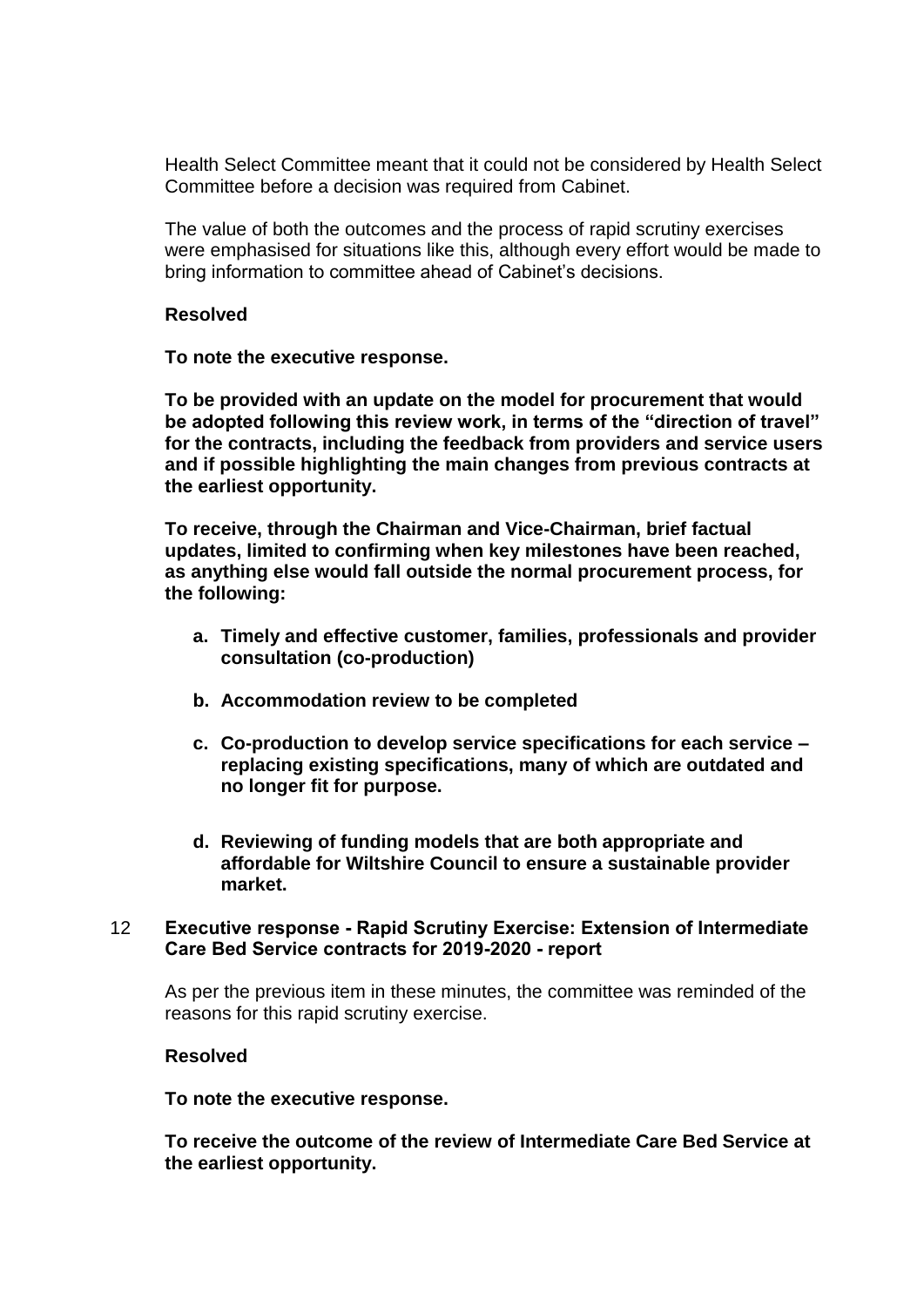# **To receive the outcome of the review of Intermediate Care Bed Service at the earliest opportunity.**

# 13 **Task Group and Programme Boards Representatives Updates**

Cllr Jerry Wickham updated the Committee on Phase 2 of the Adult Social Care transformation programme that addressed learning disability and mental health. Confidence that work was moving the right direction was expressed, whilst it was recognised that more time was necessary to ensure the same rigour and discipline in programme management as had been applied to Phase 1.

## 14 **Forward Work Programme**

Following on from the chairman's announcement earlier in the meeting, the committee considered how it wished to deal with Quality Accounts this year.

Members of the committee fed-back from the workshop on gathering evidence they had attended on 28 February and invited the committee to review when and how it considered its forward work programme to ensure doing so generated a dynamic approach to the Committee's work.

Members of the committee also raised their concern about the length of time since the committee had received information from the South Wiltshire Ambulance Service Trust with regards to response time in rural areas and the current estate review being undertaken by the trust (which was likely to result in the closure of some local ambulance stations).

Following these discussions, it was

## **Resolved**

**To include the Forward Work Programme much earlier on the agenda (then refer to it throughout the meeting as consideration is given to items, information or reports being presented to future meetings).**

**That a small group of members of the Health Select Committee would meet to consider the Quality Accounts. Their findings would be circulated to the committee prior to the responses being sent to the relevant bodies. Cllr Gordon King, Cllr Clare Cape, Cllr Fred Westmoreland and Diane Gooch volunteered to undertake this work.**

**To invite SWAST to present to the HSC on 30 April on the following:**

**a. Progress to date and planned activities in the Trust's estate review – including outcomes of the 2015/16 audit focusing on impact on Wiltshire, including Amesbury ambulance station.**